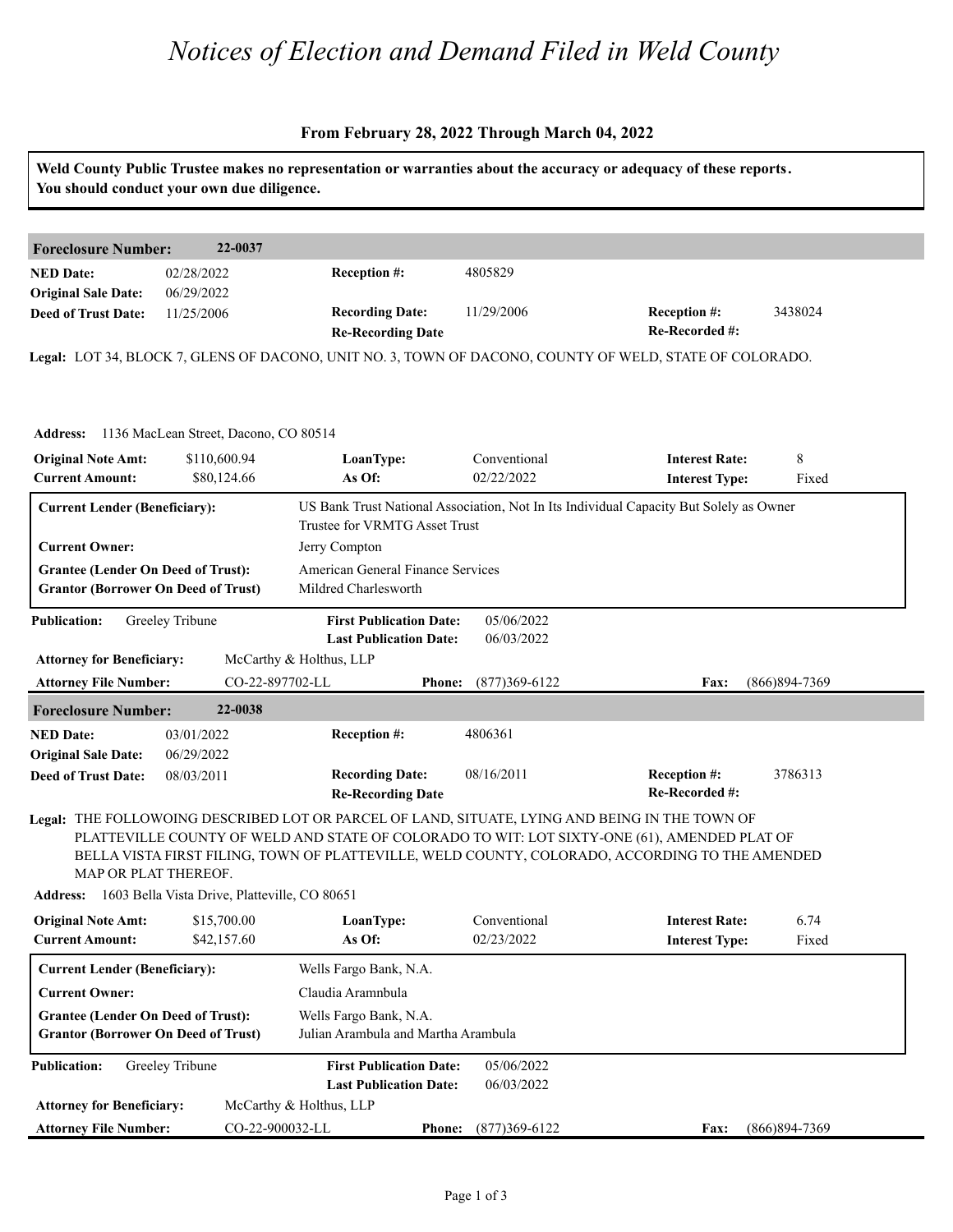# *Notices of Election and Demand Filed in Weld County*

## **From February 28, 2022 Through March 04, 2022**

|                                            | You should conduct your own due diligence.   |                                                    |                    |                                                                                                            |                  |
|--------------------------------------------|----------------------------------------------|----------------------------------------------------|--------------------|------------------------------------------------------------------------------------------------------------|------------------|
| <b>Foreclosure Number:</b>                 | 22-0039                                      |                                                    |                    |                                                                                                            |                  |
| <b>NED Date:</b>                           | 03/01/2022                                   | Reception #:                                       | 4806362            |                                                                                                            |                  |
| <b>Original Sale Date:</b>                 | 06/29/2022                                   |                                                    |                    |                                                                                                            |                  |
| <b>Deed of Trust Date:</b>                 | 07/31/2019                                   | <b>Recording Date:</b><br><b>Re-Recording Date</b> | 08/06/2019         | Reception #:<br>Re-Recorded #:                                                                             | 4512405          |
|                                            |                                              |                                                    |                    | Legal: LOT 25, BLOCK 13, BLUE LAKE SUBDIVISION FILING NO. 2, FINAL PLAT, COUNTY OF WELD, STATE OF COLORADO |                  |
|                                            |                                              |                                                    |                    |                                                                                                            |                  |
|                                            |                                              |                                                    |                    |                                                                                                            |                  |
|                                            | Address: 381 Mesa Avenue, Lochbuie, CO 80603 |                                                    |                    |                                                                                                            |                  |
| <b>Original Note Amt:</b>                  | \$310,235.00                                 | LoanType:                                          | <b>FHA</b>         | <b>Interest Rate:</b>                                                                                      | 4.125            |
| <b>Current Amount:</b>                     | \$309,359.26                                 | As Of:                                             | 02/23/2022         | <b>Interest Type:</b>                                                                                      | Fixed            |
| <b>Current Lender (Beneficiary):</b>       |                                              | Cross Country Mortgage, LLC                        |                    |                                                                                                            |                  |
| <b>Current Owner:</b>                      |                                              | Heather L. Duran                                   |                    |                                                                                                            |                  |
| <b>Grantee (Lender On Deed of Trust):</b>  |                                              |                                                    |                    | Mortgage Electronic Registration Systems, Inc., as Beneficiary, as nominee for CrossCountry                |                  |
|                                            |                                              | Mortgage                                           |                    |                                                                                                            |                  |
| <b>Grantor (Borrower On Deed of Trust)</b> |                                              | Heather L. Duran                                   |                    |                                                                                                            |                  |
| <b>Publication:</b>                        | Greeley Tribune                              | <b>First Publication Date:</b>                     | 05/06/2022         |                                                                                                            |                  |
|                                            |                                              | <b>Last Publication Date:</b>                      | 06/03/2022         |                                                                                                            |                  |
| <b>Attorney for Beneficiary:</b>           |                                              | Messner & Reeves, LLC                              |                    |                                                                                                            |                  |
| <b>Attorney File Number:</b>               | 7729.0231/131                                | <b>Phone:</b>                                      | $(303) 62 - 31800$ | Fax:                                                                                                       | $(303)$ 62-30552 |
| <b>Foreclosure Number:</b>                 | 22-0040                                      |                                                    |                    |                                                                                                            |                  |
|                                            | 03/02/2022                                   | Reception #:                                       | 4806786            |                                                                                                            |                  |
| <b>NED Date:</b>                           | 06/29/2022                                   |                                                    |                    |                                                                                                            |                  |
| <b>Original Sale Date:</b>                 |                                              |                                                    |                    | <b>Reception #:</b>                                                                                        | 4610249          |
| <b>Deed of Trust Date:</b>                 | 07/16/2020                                   | <b>Recording Date:</b><br><b>Re-Recording Date</b> | 07/17/2020         | Re-Recorded #:                                                                                             |                  |

| <b>Address:</b> 1022 Birch Avenue, Fort Lupton, CO 80621 |  |
|----------------------------------------------------------|--|
|                                                          |  |

| <b>Address:</b>                                     | 1022 Birch Avenue, Fort Lupton, CO 80621 |                                           |                  |                                                                                          |                 |
|-----------------------------------------------------|------------------------------------------|-------------------------------------------|------------------|------------------------------------------------------------------------------------------|-----------------|
| <b>Original Note Amt:</b><br><b>Current Amount:</b> | \$354,900.00<br>\$353,407.16             | LoanType:<br>As Of:                       | VA<br>02/24/2022 | <b>Interest Rate:</b><br><b>Interest Type:</b>                                           | 5.75<br>Fixed   |
| <b>Current Lender (Beneficiary):</b>                |                                          | Home Point Financial Corporation          |                  |                                                                                          |                 |
| <b>Current Owner:</b>                               |                                          | Charles Robert Shepard and Dee A. Shepard |                  |                                                                                          |                 |
| <b>Grantee (Lender On Deed of Trust):</b>           |                                          | Successors and Assigns                    |                  | Mortgage Electronic Registration Systems, Inc., as nominee for Chaos Home Loan, LLC, Its |                 |
| <b>Grantor (Borrower On Deed of Trust)</b>          |                                          | Charles Robert Shepard and Dee A. Shepard |                  |                                                                                          |                 |
| <b>Publication:</b>                                 | Greeley Tribune                          | <b>First Publication Date:</b>            | 05/06/2022       |                                                                                          |                 |
|                                                     |                                          | <b>Last Publication Date:</b>             | 06/03/2022       |                                                                                          |                 |
| <b>Attorney for Beneficiary:</b>                    |                                          | McCarthy & Holthus, LLP                   |                  |                                                                                          |                 |
| <b>Attorney File Number:</b>                        | CO-897618-LL                             | <b>Phone:</b>                             | $(877)369-6122$  | <b>Fax:</b>                                                                              | $(866)894-7369$ |